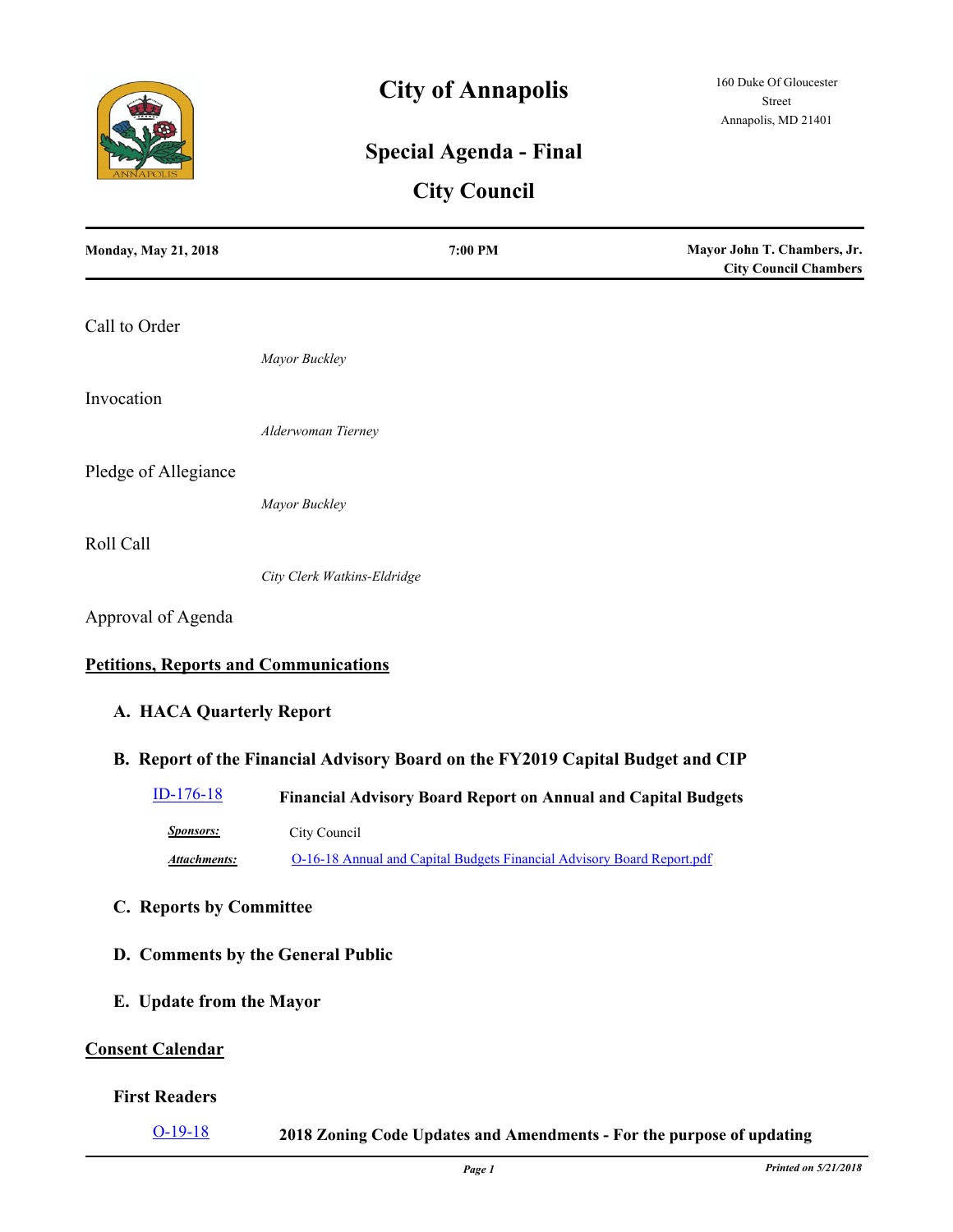**and amending the zoning code by eliminating the restriction on existing lot width or area for variance applications; removing the "finished side out" fence installation requirement; removing the retail and/or office requirement for multi-family residential projects in the BCE zoning district; removing the sign permit application requirement outside of the Historic District; extending the time-period for displaying exempt temporary community, civic, or public interest signs from sixty to ninety days; permitting free-standing signs in certain zoning districts; removing the minimum lot width requirement for freestanding signs in certain zoning districts; removing obsolete language; and matters generally relating to updating and amending the zoning code.**

| <i>Sponsors:</i> | Buckley, Rodriguez, Tierney and Paone |
|------------------|---------------------------------------|
| Attachments:     | O-19-18 2018 Zoning Code Updates.docx |

[O-19-18 Staff Report.docx](http://annapolismd.legistar.com/gateway.aspx?M=F&ID=7d0d5f20-679b-4fbe-b90e-1738ebc792df.docx)

**Rezoning the City Dock to the Mixed Use (MX) Zoning District - For the purpose of implementing the recommendations of the City Dock Master Plan by rezoning the City Dock area to the Mixed Use (MX) Zoning District.** [O-23-18](http://annapolismd.legistar.com/gateway.aspx?m=l&id=/matter.aspx?key=3685)

|              | P                                          |
|--------------|--------------------------------------------|
| Attachments: | O-23-18 MX City Dock Zone Ordinance.docx   |
|              | O-23-18 City Dock Existing Zoning Map.docx |
|              | O-23-18 City Dock Proposed Zoning Map.docx |
|              | O-23-18 Staff Report.docx                  |

- **Fee Refunds and Waivers For the purpose of establishing a procedure whereby certain permit or license fees may be waived by resolution of the City Council for a project constructed by or on behalf of Anne Arundel County Public Schools.** [O-24-18](http://annapolismd.legistar.com/gateway.aspx?m=l&id=/matter.aspx?key=3698)
	- *Sponsors:* Rodriguez and Henson

*Sponsors:* Buckley

[O-24-18 Fee Refunds and Waivers.docx](http://annapolismd.legistar.com/gateway.aspx?M=F&ID=edc44797-47b7-40dc-957b-95de8c09cc26.docx) [O-24-18 Staff Report.docx](http://annapolismd.legistar.com/gateway.aspx?M=F&ID=147de383-1576-4f52-8c5d-a65efa48cd6e.docx) *Attachments:*

**Recognizing and Remembering Racial Injustice - An Apology - For the purpose of supporting the Equal Justice Initiative; moving toward a more complete history of race relations; and affirming the City's commitment to truth, freedom and equity.** [R-21-18](http://annapolismd.legistar.com/gateway.aspx?m=l&id=/matter.aspx?key=3671)

| <i>Sponsors:</i> | Tierney, Pindell Charles, Buckley, Savidge, Rodriguez, Finlayson and Henson |  |  |
|------------------|-----------------------------------------------------------------------------|--|--|
| Attachments:     | R-21-18 Recognizing, Remembering, Apologizing for Racial Injustice.docx     |  |  |
|                  | R-21-18 Archives of Maryland Biography Henry Davis.docx                     |  |  |
|                  | R-21-17 Alderman Bates 1898 Resolution.tif                                  |  |  |
|                  | R-21-18 Staff Report.docx                                                   |  |  |
|                  |                                                                             |  |  |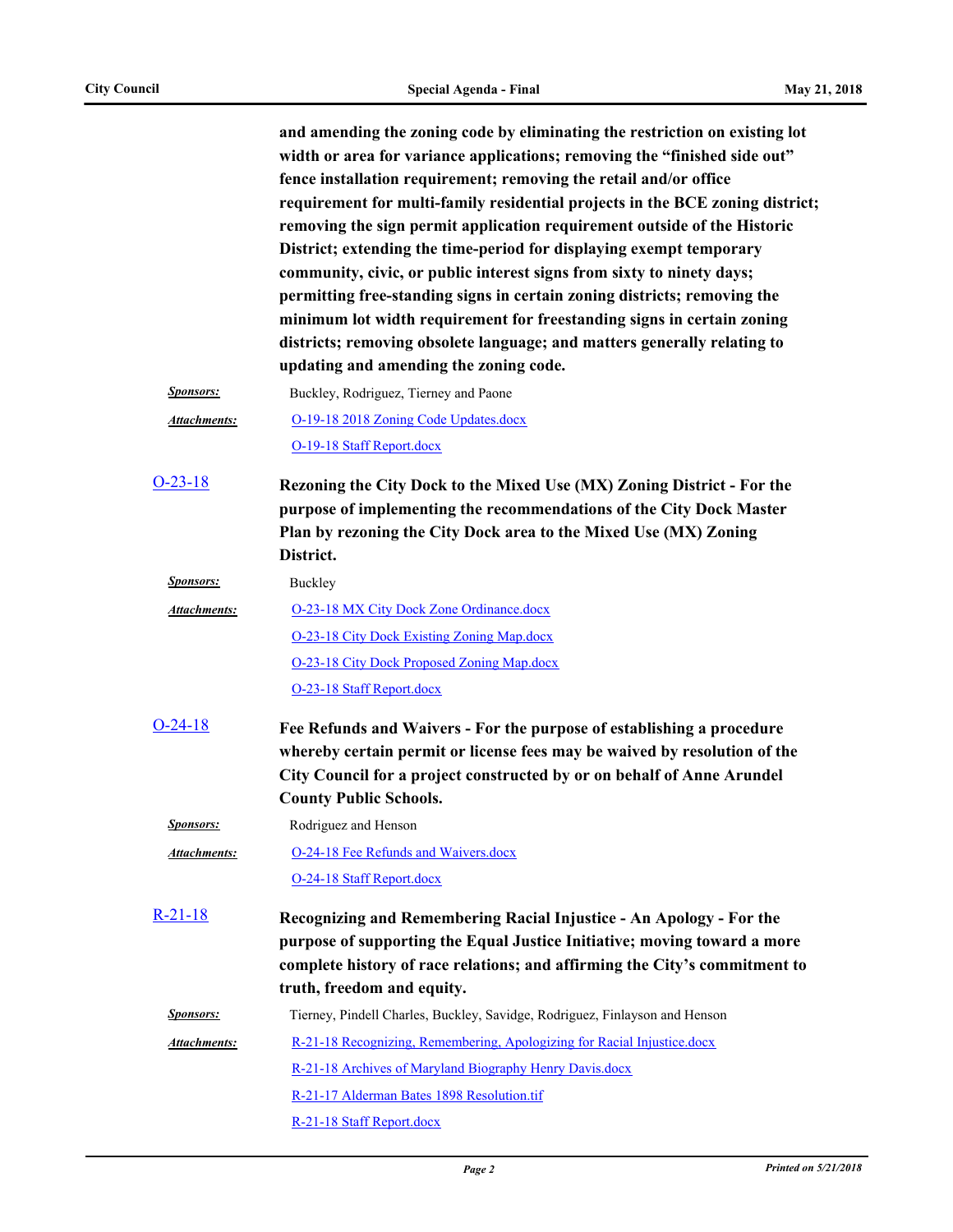| $R-22-18$           | Watershed Restoration Fund - Appropriation and Use - For the purpose of<br>reaffirming the commitment of the City Council concerning the<br>appropriation and use of monies in the Watershed Restoration Fund.                                                                                                                   |
|---------------------|----------------------------------------------------------------------------------------------------------------------------------------------------------------------------------------------------------------------------------------------------------------------------------------------------------------------------------|
| <b>Sponsors:</b>    | Savidge, Buckley, Rodriguez, Tierney and Arnett                                                                                                                                                                                                                                                                                  |
| Attachments:        | R-22-18 Watershed Restoration Fund Reaffirmation.docx                                                                                                                                                                                                                                                                            |
| $R-23-18$           | Creek Restoration Partnership - For the purpose of expressing the City<br>Council's commitment to partnering with local watershed organizations to<br>achieve the restoration of our Creeks, and to streamlining its laws and<br>processes to facilitate restoration project approval, completion, and<br>perpetual maintenance. |
| <b>Sponsors:</b>    | Savidge, Buckley, Rodriguez, Tierney and Arnett                                                                                                                                                                                                                                                                                  |
| <b>Attachments:</b> | R-23-18 Creek Restoration Partnership.docx<br>R-23-18 Creek Cabinet Mission.docx                                                                                                                                                                                                                                                 |
| $R-24-18$           | <b>Equal Protection Task Force - African-American Residents - For the</b><br>purpose of establishing a temporary advisory Task Force commissioned to<br>provide the Mayor and City Council with a public forum for studying and<br>preparing reports about the issues of African-American residents of the                       |
|                     | City of Annapolis; and matters generally relating to said Task Force.                                                                                                                                                                                                                                                            |
| <b>Sponsors:</b>    | Rodriguez, Tierney, Henson, Buckley, Savidge and Pindell Charles                                                                                                                                                                                                                                                                 |
| <b>Attachments:</b> | R-24-18 Equal Protection Task Force AfricanAmericanCommunity.docx                                                                                                                                                                                                                                                                |
| $R-25-18$           | Dedication of City Property - For the purpose of dedicating the City Hall                                                                                                                                                                                                                                                        |
|                     | Gallery to former Mayor Ellen O. Moyer and installing a plaque in the                                                                                                                                                                                                                                                            |
|                     | Gallery to commemorate said dedication.                                                                                                                                                                                                                                                                                          |
| <i>Sponsors:</i>    | Buckley                                                                                                                                                                                                                                                                                                                          |
| <b>Attachments:</b> | R-25-18 Dedication of City Hall Gallery to Ellen Moyer.docx                                                                                                                                                                                                                                                                      |

#### **Business and Miscellaneous**

| $GA-36-18$                 | <b>State of Maryland Department of Natural Resources Critical Area</b><br><b>Commission for the Chesapeake and Atlantic Coastal Bays Granit-in-Aid</b> |                                              |                     |
|----------------------------|--------------------------------------------------------------------------------------------------------------------------------------------------------|----------------------------------------------|---------------------|
|                            | Program                                                                                                                                                |                                              |                     |
| Attachments:               | $GA-36-18$                                                                                                                                             |                                              |                     |
| <b>Legislative History</b> |                                                                                                                                                        |                                              |                     |
|                            | 5/14/18                                                                                                                                                | Finance Committee                            | recommend favorably |
| $GA-37-18$                 |                                                                                                                                                        | <b>State Homeland Security Grant Program</b> |                     |
| Attachments:               | $GA-37-18$                                                                                                                                             |                                              |                     |
|                            | <b>Legislative History</b>                                                                                                                             |                                              |                     |
|                            | 5/14/18                                                                                                                                                | Finance Committee                            | approve             |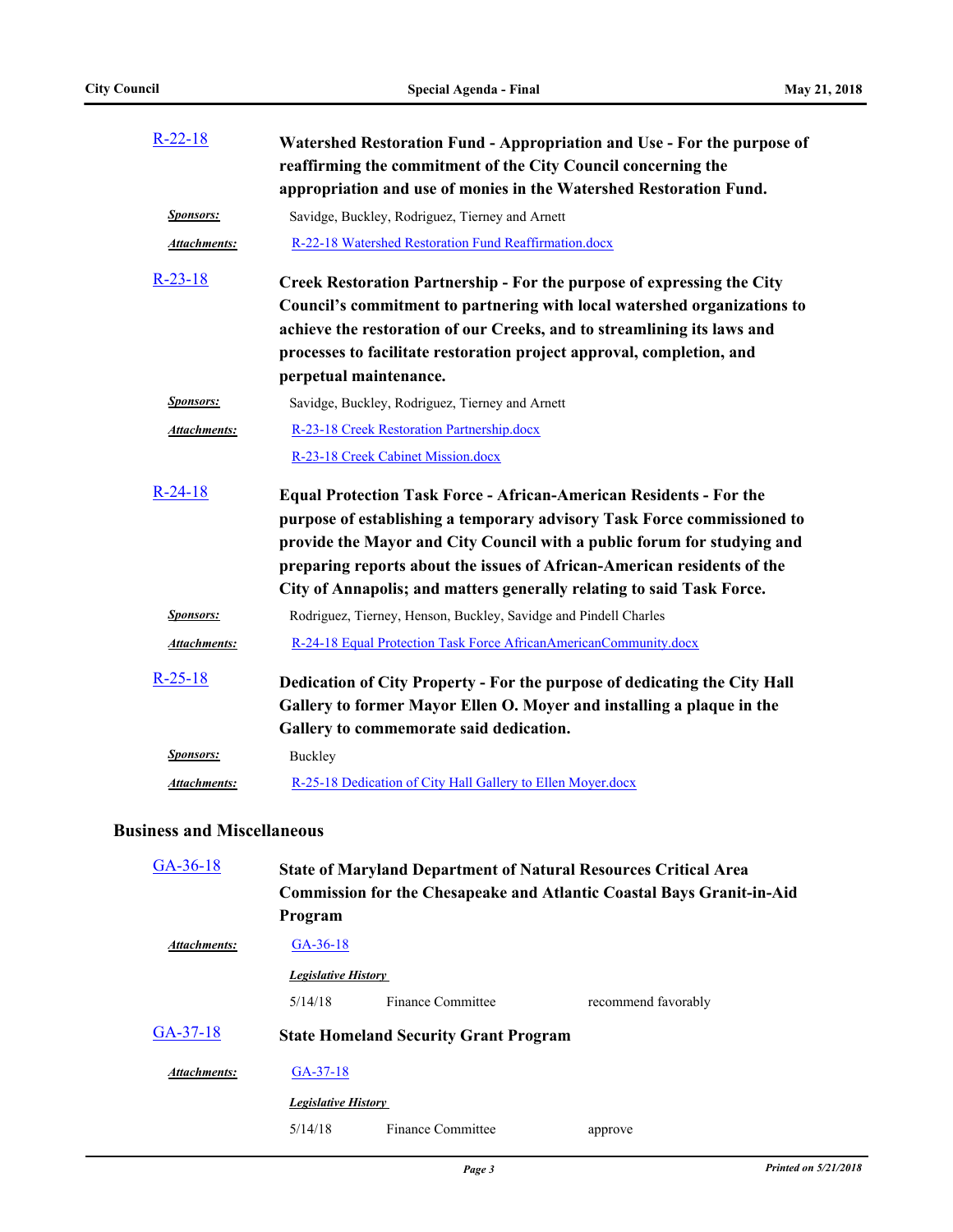| $GA-38-18$          |                            | <b>Maryland Smart Energy Communities Grant</b>                                                           |                                                                                                                                                                                                                                                                                                                                                                                                                                                                                                                                                                                                                                                                             |
|---------------------|----------------------------|----------------------------------------------------------------------------------------------------------|-----------------------------------------------------------------------------------------------------------------------------------------------------------------------------------------------------------------------------------------------------------------------------------------------------------------------------------------------------------------------------------------------------------------------------------------------------------------------------------------------------------------------------------------------------------------------------------------------------------------------------------------------------------------------------|
| <b>Attachments:</b> | $GA-38-18$                 |                                                                                                          |                                                                                                                                                                                                                                                                                                                                                                                                                                                                                                                                                                                                                                                                             |
|                     | <b>Legislative History</b> |                                                                                                          |                                                                                                                                                                                                                                                                                                                                                                                                                                                                                                                                                                                                                                                                             |
|                     | 5/14/18                    | Finance Committee                                                                                        | approve                                                                                                                                                                                                                                                                                                                                                                                                                                                                                                                                                                                                                                                                     |
| $GT-18-18$          |                            | (10,000), Transportation Maintenance Benefits (20,000)<br>Transportation Maintenance Fuel & Oil (60,000) | <b>Transfer From: Transportation Admin Benefits (15,000), Transportation</b><br>Vehicle Op's Salaries (100,000), Transportation Vehicle Op's Overtime<br>(10,000), Transportation Vehicle Op's Benefits (140,000), Transportation<br><b>Maintenance Salaries (30,000), Transportation Maintenance Overtime</b><br>Transfer To: Transportation Admin Salaries (5,000), Transportation<br>Admin Telephone (3,000), Transportation Admin Electricity (7,000),<br>Transportation Vehicle Op's Supplies (35,000), Transportation Vehicle<br>Op's Equipment (35,000), Transportation Vehicle Op's R&M Fuel & Oil<br>(145,000), Transportation Vehicle Op's R&M Vehicles (35,000), |
| <b>Attachments:</b> | GT-18-18                   |                                                                                                          |                                                                                                                                                                                                                                                                                                                                                                                                                                                                                                                                                                                                                                                                             |
|                     | <b>Legislative History</b> |                                                                                                          |                                                                                                                                                                                                                                                                                                                                                                                                                                                                                                                                                                                                                                                                             |
|                     | 5/14/18                    | Finance Committee                                                                                        | recommend favorably                                                                                                                                                                                                                                                                                                                                                                                                                                                                                                                                                                                                                                                         |

#### **End of Consent Calendar**

### **Public Hearings Cont.**

| $O-16-18$           | Annual Operating Budget: Fiscal Year 2019 - For the purposes of adopting an<br>operating budget for the City of Annapolis for Fiscal Year 2019; appropriating<br>funds for expenditures for Fiscal Year 2019; defraying all expenses and<br>liabilities of the City of Annapolis and levying same for the purposes specified;<br>specifying certain duties of the Director of Finance; and specifying a rate of<br>interest to be charged upon overdue property taxes. |                                                                                 |                                            |  |
|---------------------|------------------------------------------------------------------------------------------------------------------------------------------------------------------------------------------------------------------------------------------------------------------------------------------------------------------------------------------------------------------------------------------------------------------------------------------------------------------------|---------------------------------------------------------------------------------|--------------------------------------------|--|
| <i>Sponsors:</i>    | Buckley                                                                                                                                                                                                                                                                                                                                                                                                                                                                |                                                                                 |                                            |  |
| <b>Attachments:</b> | <b>O-16-18 Annual Operating Budget Ordinance.docx</b>                                                                                                                                                                                                                                                                                                                                                                                                                  |                                                                                 |                                            |  |
|                     | O-16-18 FY 2019 Annual Operating Budget Pro Forma.pdf                                                                                                                                                                                                                                                                                                                                                                                                                  |                                                                                 |                                            |  |
|                     | O-16-18 Fiscal Impact.doc                                                                                                                                                                                                                                                                                                                                                                                                                                              |                                                                                 |                                            |  |
|                     | <b>O-16-18 Finance Committee Report.pdf</b><br>O-16-18 Mayor Buckley Proposed Amendments.docx                                                                                                                                                                                                                                                                                                                                                                          |                                                                                 |                                            |  |
|                     |                                                                                                                                                                                                                                                                                                                                                                                                                                                                        |                                                                                 |                                            |  |
|                     |                                                                                                                                                                                                                                                                                                                                                                                                                                                                        | O-16-18 Proposed Amendment to replace Proforma with Mayor's Proposed Budget 5,2 |                                            |  |
|                     | <b>Legislative History</b>                                                                                                                                                                                                                                                                                                                                                                                                                                             |                                                                                 |                                            |  |
|                     | 4/9/18                                                                                                                                                                                                                                                                                                                                                                                                                                                                 | City Council                                                                    | adopt on first reader                      |  |
|                     | 4/9/18                                                                                                                                                                                                                                                                                                                                                                                                                                                                 | City Council                                                                    | refer to the Finance Committee             |  |
|                     | 4/9/18                                                                                                                                                                                                                                                                                                                                                                                                                                                                 | City Council                                                                    | refer to the Financial Advisory Commission |  |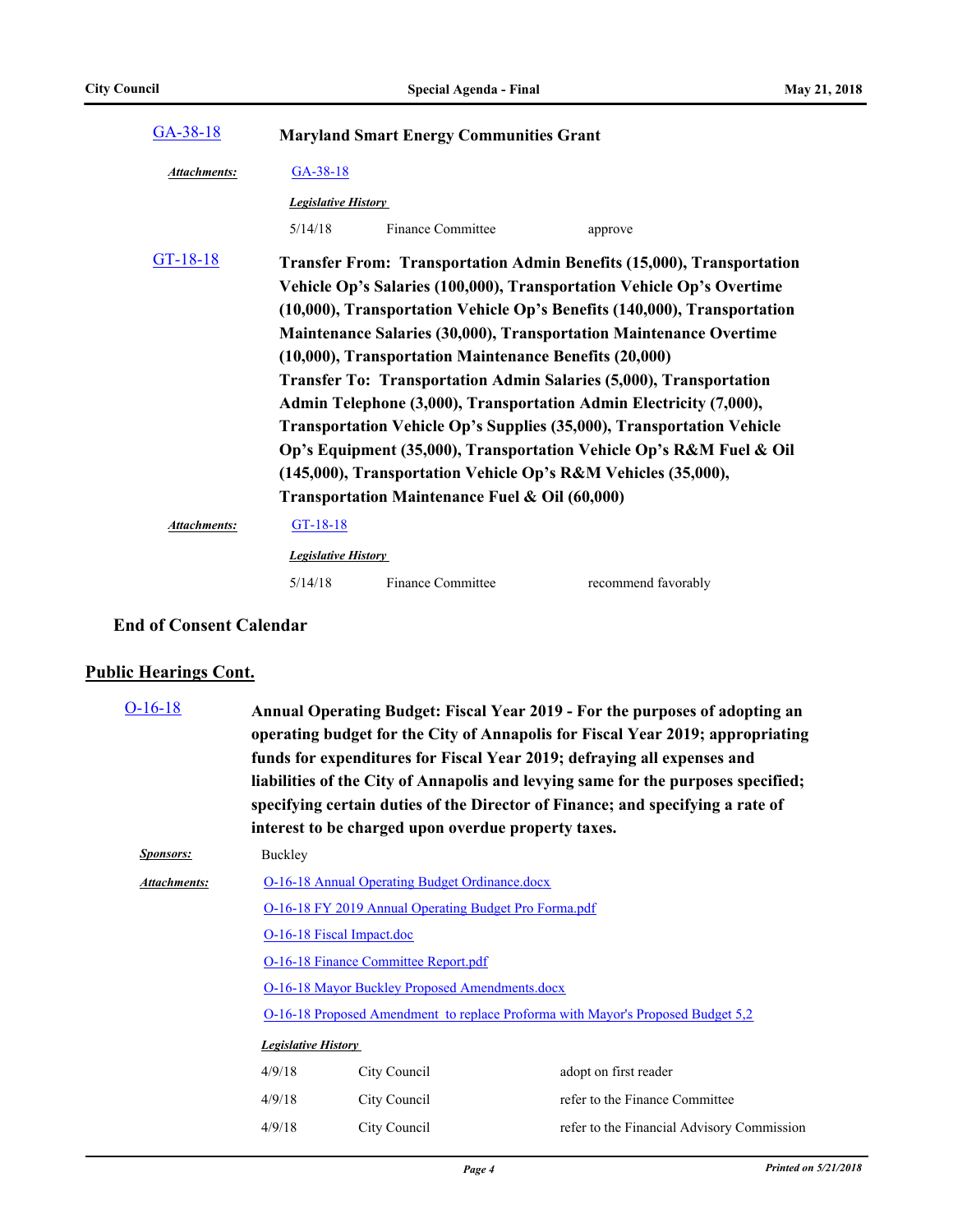|                  | 5/14/18                                                                                          | City Council                                   | declare the public hearing left open                                                                                                                            |  |  |
|------------------|--------------------------------------------------------------------------------------------------|------------------------------------------------|-----------------------------------------------------------------------------------------------------------------------------------------------------------------|--|--|
| $O-17-18$        |                                                                                                  | Year 2019 capital budget.                      | Capital Budget Fiscal Year 2019 - For the purpose of adopting a capital budget<br>for Fiscal Year 2019; and appropriating funds for expenditures for the Fiscal |  |  |
| <b>Sponsors:</b> | Buckley                                                                                          |                                                |                                                                                                                                                                 |  |  |
| Attachments:     |                                                                                                  | O-17-18 Capital Budget Ordinance.docx          |                                                                                                                                                                 |  |  |
|                  |                                                                                                  |                                                | O-17-18 FY 2019 FY 2024 Proposed Capital Improvement Program.pdf                                                                                                |  |  |
|                  |                                                                                                  | O-17-18 Fiscal Impact.doc                      |                                                                                                                                                                 |  |  |
|                  |                                                                                                  | O-17-18 PC Findings.pdf                        |                                                                                                                                                                 |  |  |
|                  |                                                                                                  |                                                | <b>O-17-18 Finance Cmte Capital Improvement Program Amendments.docx</b>                                                                                         |  |  |
|                  |                                                                                                  | O-17-18 FY2019 FY2024 CIP Proposed 5,21,18.pdf |                                                                                                                                                                 |  |  |
|                  | <b>Legislative History</b>                                                                       |                                                |                                                                                                                                                                 |  |  |
|                  | 4/9/18<br>City Council<br>adopt on first reader                                                  |                                                |                                                                                                                                                                 |  |  |
|                  | 4/9/18<br>City Council<br>refer to the Planning Commission                                       |                                                |                                                                                                                                                                 |  |  |
|                  | refer to the Finance Committee<br>4/9/18<br>City Council                                         |                                                |                                                                                                                                                                 |  |  |
|                  | 4/9/18                                                                                           | City Council                                   | refer to the Financial Advisory Commission                                                                                                                      |  |  |
|                  | 5/14/18                                                                                          | City Council                                   | declare the public hearing left open                                                                                                                            |  |  |
| $R-13-18$        | 2018 - June 30, 2024).                                                                           |                                                | Capital Improvement Program Fiscal Years 2019 - 2024 - For the purpose of<br>adopting a capital improvement program for Fiscal Years 2019-2024 (July 1,         |  |  |
| <b>Sponsors:</b> | Buckley                                                                                          |                                                |                                                                                                                                                                 |  |  |
| Attachments:     | R-13-18 Capital Improvement Program Resolution.docx<br>R-13-18 Fiscal Impact.doc                 |                                                |                                                                                                                                                                 |  |  |
|                  |                                                                                                  |                                                |                                                                                                                                                                 |  |  |
|                  | R-13-18 PC Findings.pdf                                                                          |                                                |                                                                                                                                                                 |  |  |
|                  |                                                                                                  |                                                | R-13-18 Finance Cmte Capital Improvement Program Amendments.docx                                                                                                |  |  |
|                  | R-13-18 Mayor Buckley Proposed Amendments.docx<br>R-13-18 FY2019 FY2024 CIP Proposed 5,21,18.pdf |                                                |                                                                                                                                                                 |  |  |
|                  |                                                                                                  |                                                |                                                                                                                                                                 |  |  |
|                  | <b>Legislative History</b>                                                                       |                                                |                                                                                                                                                                 |  |  |
|                  | 4/9/18                                                                                           | City Council                                   | adopt on first reader                                                                                                                                           |  |  |
|                  | 4/9/18                                                                                           | City Council                                   | refer to the Planning Commission                                                                                                                                |  |  |
|                  | 4/9/18                                                                                           | City Council                                   | refer to the Finance Committee                                                                                                                                  |  |  |
|                  | 4/9/18                                                                                           | City Council                                   | refer to the Financial Advisory Commission                                                                                                                      |  |  |
|                  | 5/14/18                                                                                          | City Council                                   | declare the public hearing left open                                                                                                                            |  |  |
| $R-14-18$        |                                                                                                  |                                                | Position Classifications and Pay Plan - For the purpose of approving the FY<br>2019 position classification and pay plan effective July 1, 2018.                |  |  |
| <b>Sponsors:</b> | Buckley                                                                                          |                                                |                                                                                                                                                                 |  |  |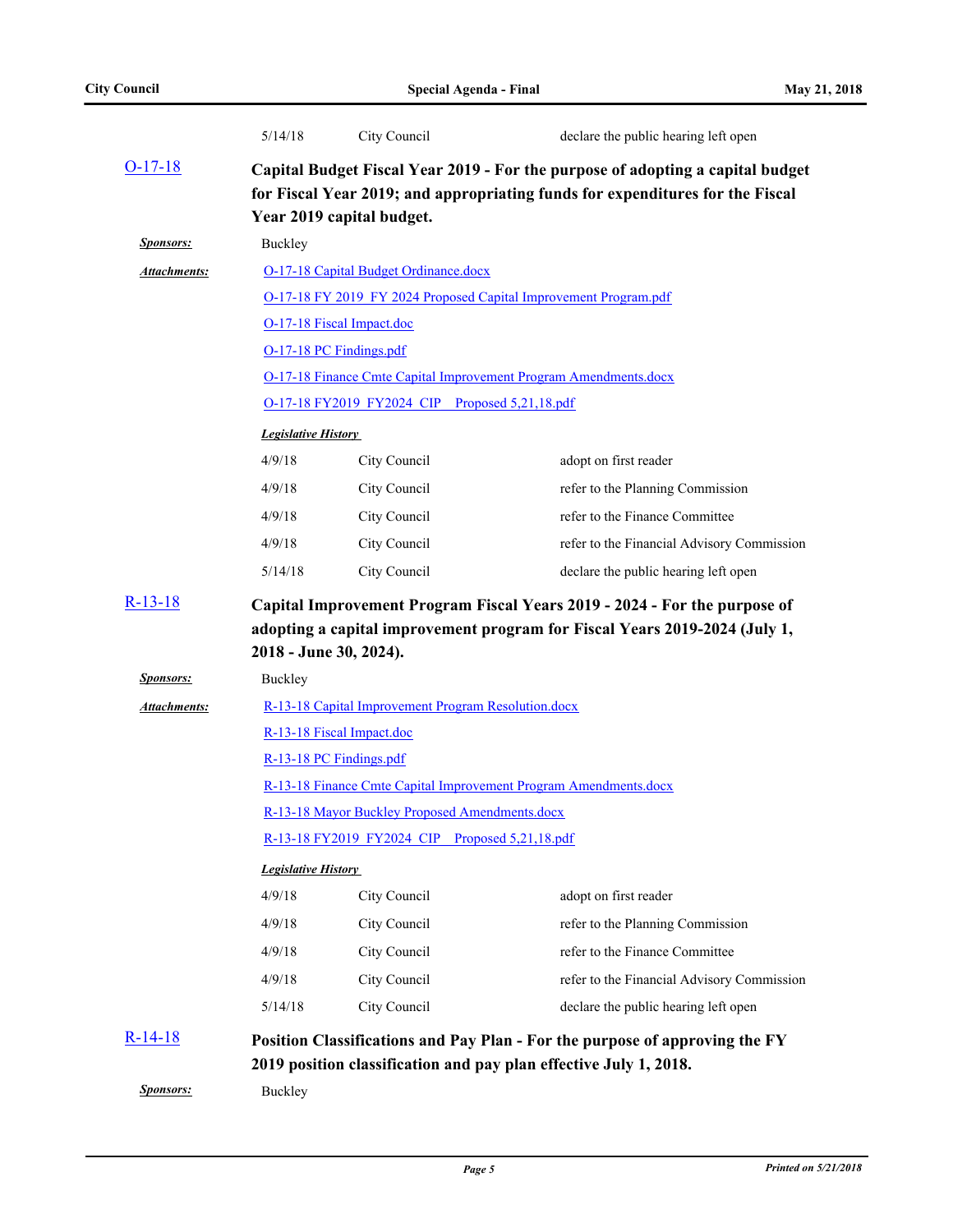| <b>Attachments:</b> |                                                                       | R-14-18 Position Classification and Pay Plan.docx |                                                                               |  |  |
|---------------------|-----------------------------------------------------------------------|---------------------------------------------------|-------------------------------------------------------------------------------|--|--|
|                     |                                                                       | R-14-18 Salary Tables 07.01.18.pdf                |                                                                               |  |  |
|                     | R-14-18 FY2019 Position Classifications 5,21,18.pdf                   |                                                   |                                                                               |  |  |
|                     |                                                                       | R-14-18 Fiscal Impact.doc                         |                                                                               |  |  |
|                     | <b>Legislative History</b>                                            |                                                   |                                                                               |  |  |
|                     | 4/9/18                                                                | City Council                                      | adopt on first reader                                                         |  |  |
|                     | 4/9/18                                                                | City Council                                      | refer to the Finance Committee                                                |  |  |
|                     | 4/9/18                                                                | City Council                                      | refer to the Rules & City Government Committee                                |  |  |
|                     | 4/18/18                                                               | <b>Finance Committee</b>                          | postpone                                                                      |  |  |
|                     | 5/14/18                                                               | City Council                                      | declare the public hearing left open                                          |  |  |
| $R-15-18$           |                                                                       |                                                   | FY 2019 Fees Schedule Effective July 1, 2018 - For the purpose of specifying  |  |  |
|                     |                                                                       |                                                   | fees that will be charged for the use of City services for FY 2019.           |  |  |
| <b>Sponsors:</b>    | Buckley                                                               |                                                   |                                                                               |  |  |
| Attachments:        |                                                                       | R-15-18 FY2019 Fees Schedule Resolution.docx      |                                                                               |  |  |
|                     |                                                                       | R-15-18 Fees Schedule FY2019.doc                  |                                                                               |  |  |
|                     | R-15-18 Fiscal Impact.doc                                             |                                                   |                                                                               |  |  |
|                     | R-15-18 Finance Cmte Proposed Amendments to Fees Schedule FY2019.docx |                                                   |                                                                               |  |  |
|                     | <b>Legislative History</b>                                            |                                                   |                                                                               |  |  |
|                     | 4/9/18                                                                | City Council                                      | adopt on first reader                                                         |  |  |
|                     | 4/9/18                                                                | City Council                                      | refer to the Finance Committee                                                |  |  |
|                     | 4/9/18                                                                | City Council                                      | refer to the Financial Advisory Commission                                    |  |  |
|                     | 4/18/18                                                               | <b>Finance Committee</b>                          | postpone                                                                      |  |  |
|                     | 5/14/18                                                               | City Council                                      | declare the public hearing left open                                          |  |  |
| $R-16-18$           |                                                                       |                                                   | FY 2019 Fines Schedule Effective July 1, 2018 - For the purpose of specifying |  |  |
|                     |                                                                       | fines that will be charged for FY 2019.           |                                                                               |  |  |
| <b>Sponsors:</b>    | Buckley                                                               |                                                   |                                                                               |  |  |
| <b>Attachments:</b> |                                                                       | R-16-18 FY2019 Fines Schedule Resolution.docx     |                                                                               |  |  |
|                     |                                                                       | R-16-18 Fines Schedule FY2019.doc                 |                                                                               |  |  |
|                     |                                                                       | R-16-18 Fiscal Impact.doc                         |                                                                               |  |  |
|                     | <b>Legislative History</b>                                            |                                                   |                                                                               |  |  |
|                     | 4/9/18                                                                | City Council                                      | adopt on first reader                                                         |  |  |
|                     | 4/9/18                                                                | City Council                                      | refer to the Finance Committee                                                |  |  |
|                     | 4/9/18                                                                | City Council                                      | refer to the Financial Advisory Commission                                    |  |  |
|                     | 4/18/18                                                               | <b>Finance Committee</b>                          | postpone                                                                      |  |  |
|                     | 5/14/18                                                               | City Council                                      | declare the public hearing left open                                          |  |  |

#### **Public Hearings**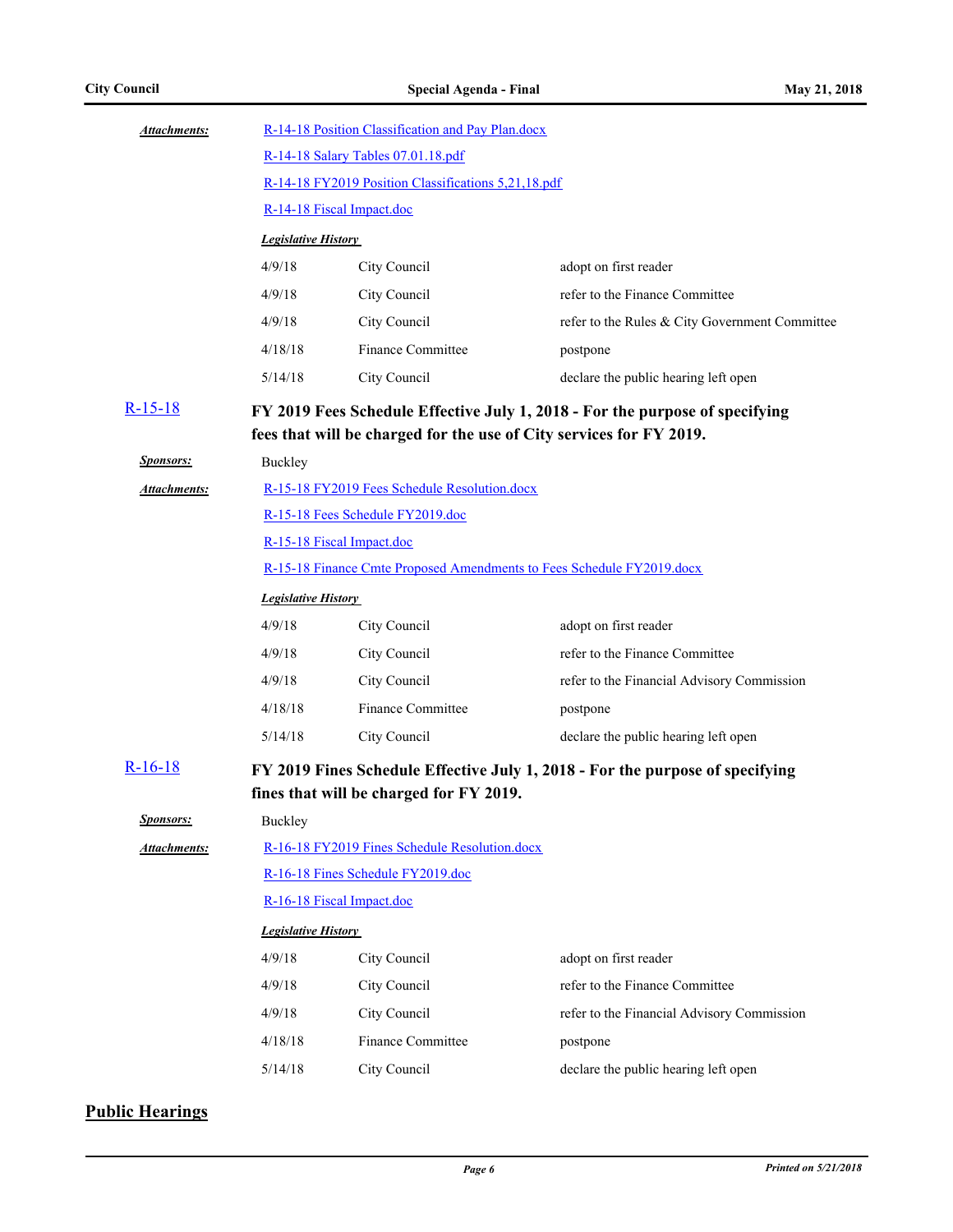| $O-21-18$                 |                            | purpose during the annual budget process.                | Parking Fund - Appropriations - For the purpose of authorizing the City Council<br>to appropriate any excess revenue from the Parking Fund for any lawful City                                                                                                                                             |
|---------------------------|----------------------------|----------------------------------------------------------|------------------------------------------------------------------------------------------------------------------------------------------------------------------------------------------------------------------------------------------------------------------------------------------------------------|
| <b>Sponsors:</b>          | Buckley                    |                                                          |                                                                                                                                                                                                                                                                                                            |
| Attachments:              |                            | O-21-18 Parking Fund - Appropriations.docx               |                                                                                                                                                                                                                                                                                                            |
|                           |                            | O-21-18 Staff Report.docx                                |                                                                                                                                                                                                                                                                                                            |
|                           |                            | O-21-18 Fiscal Impact.pdf                                |                                                                                                                                                                                                                                                                                                            |
|                           | <b>Legislative History</b> |                                                          |                                                                                                                                                                                                                                                                                                            |
|                           | 5/14/18                    | City Council                                             | adopt on first reader                                                                                                                                                                                                                                                                                      |
|                           | 5/14/18                    | City Council                                             | refer to the Finance Committee                                                                                                                                                                                                                                                                             |
| $O-22-18$                 |                            |                                                          | Food Handling Establishments - Polystyrene Food Service Products -<br>Prohibition - For the purpose of prohibiting the sale and use of expanded<br>polystyrene foam products at food service businesses located in the City;<br>providing certain definitions; and providing for a penalty for violations. |
| <b>Sponsors:</b>          |                            | Savidge, Buckley and Henson                              |                                                                                                                                                                                                                                                                                                            |
| Attachments:              |                            | O-22-18 Polystyrene Food Service Products Ordinance.docx |                                                                                                                                                                                                                                                                                                            |
|                           |                            | O-22-18 Staff Report.docx                                |                                                                                                                                                                                                                                                                                                            |
|                           |                            | O-22-18 Fiscal Impact.pdf                                |                                                                                                                                                                                                                                                                                                            |
|                           | <b>Legislative History</b> |                                                          |                                                                                                                                                                                                                                                                                                            |
|                           | 5/14/18                    | City Council                                             | adopt on first reader                                                                                                                                                                                                                                                                                      |
|                           | 5/14/18                    | City Council                                             | refer to the Economic Matters Committee                                                                                                                                                                                                                                                                    |
|                           | 5/14/18                    | City Council                                             | refer to the Housing and Human Welfare                                                                                                                                                                                                                                                                     |
| <b>Legislative Action</b> |                            |                                                          |                                                                                                                                                                                                                                                                                                            |
| <b>Second Readers</b>     |                            |                                                          |                                                                                                                                                                                                                                                                                                            |
| $R-17-18$                 |                            | resources in the City.                                   | Weather It Together: Cultural Resources Hazard Mitigation Plan - For the<br>purpose of adopting the Weather It Together: Cultural Resources Hazard<br>Mitigation Plan for the City of Annapolis, as an amendment to the Natural<br>Hazard Mitigation Plan to document vulnerable cultural and historic     |

| <i>Sponsors:</i> |                     | Buckley and Tierney                                                    |                                              |  |  |
|------------------|---------------------|------------------------------------------------------------------------|----------------------------------------------|--|--|
| Attachments:     |                     | R-17-18 2018 Cultural Resources Hazard Mitigation Plan Resolution.docx |                                              |  |  |
|                  |                     | R-17-18 Consolidated CRHMP Report April 2018.pdf                       |                                              |  |  |
|                  |                     | R-17-18 Staff Report.docx                                              |                                              |  |  |
|                  | Legislative History |                                                                        |                                              |  |  |
|                  | 4/23/18             | City Council                                                           | adopt on first reader                        |  |  |
|                  | 4/23/18             | City Council                                                           | refer to the Environmental Matters Committee |  |  |